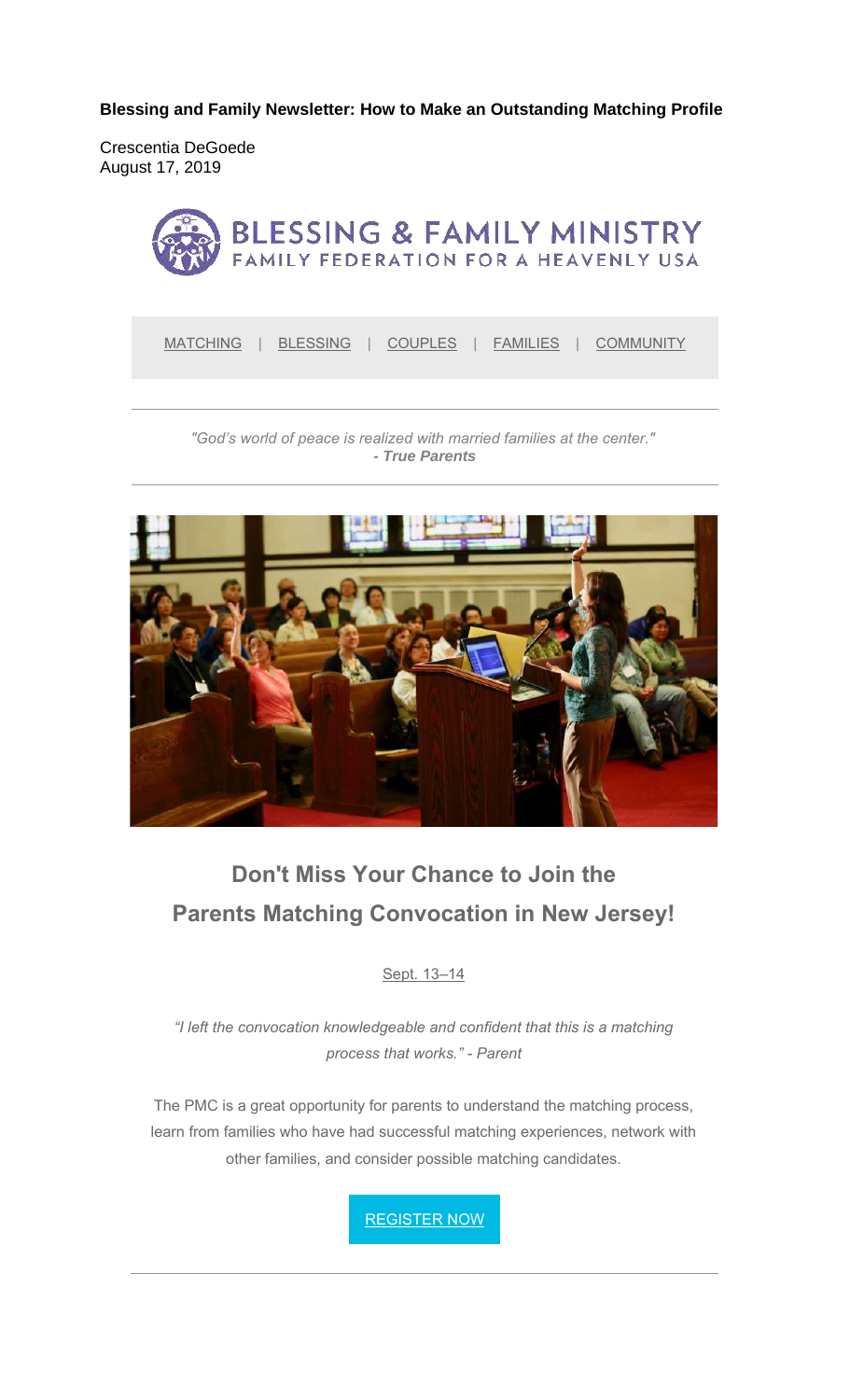

## **How to Make an Outstanding Matching Profile**

First impressions are everything when it comes to matching profiles—they could make or break a potentially beautiful relationship...

READ ARTICLE



## **Be Displayed at the PMC!—Create a Profile on BFMatch.org**

Be sure to get yourself out there before the upcoming PMC by completing your Matching Profile before September 1!

**START YOUR PROFILE** 



### **Article: A Good Marriage Requires Courage of the Heart**

Linda and Charlie Bloom define courage as an action based on our heart's truth and deepest values. And they explain why courage is an essential aspect of marriage and why relationships are not for sissies...

READ ARTICLE